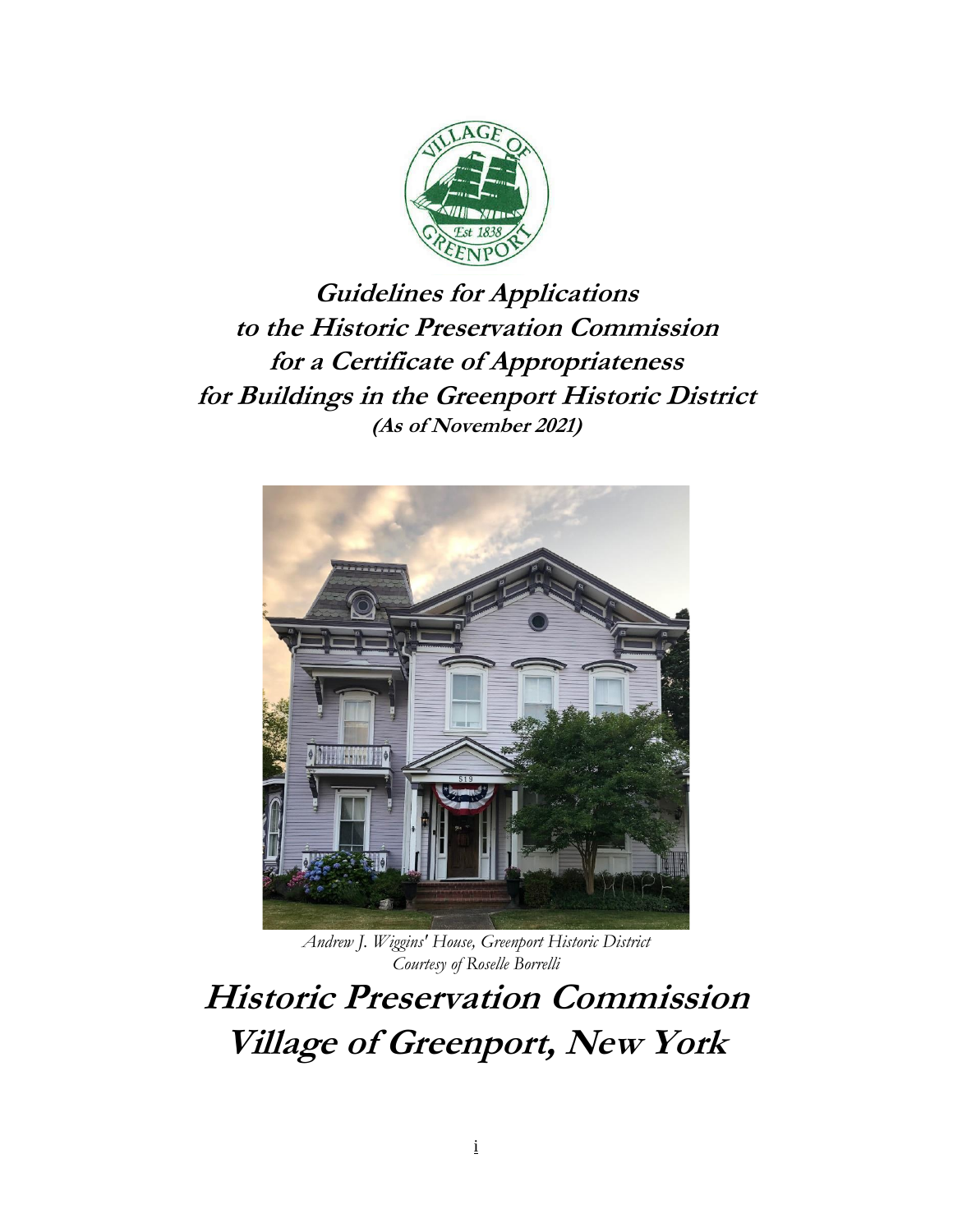## TABLE OF CONTENTS

|      | Table of Contents                                      | Page<br>11     |
|------|--------------------------------------------------------|----------------|
|      |                                                        |                |
| Ι.   | THE FORMATION OF THE GREENPORT HISTORIC DISTRICT       | 1              |
|      | Boundaries of the Historic District                    | 1              |
|      | Historic District Map                                  | $\mathbf{1}$   |
| П.   | PURPOSE OF THE GREENPORT HISTORIC PRESERVATION         |                |
|      | <b>COMMISSION</b>                                      | 1              |
|      | Background                                             | $\mathbf{1}$   |
|      | Criteria for Required Review                           | $\overline{2}$ |
|      | Certificate of Appropriateness                         | $\overline{2}$ |
|      | Criteria for Approval                                  | $\overline{2}$ |
| III. | <b>HISTORIC PRESERVATION COMMISSION REVIEW PROCESS</b> | 2              |
|      | <b>Commission Members</b>                              | $\overline{2}$ |
|      | Preparing for an HPC Application Review                | $\mathfrak{Z}$ |
|      | Steps to Obtain a Certificate of Appropriateness       | $\overline{3}$ |
|      | Rights of Homeowners                                   | 3              |
| IV.  | ARCHITECTURAL STYLES WITHIN THE HISTORIC DISTRICT      | 4              |
|      | Greenport Vernacular (1750-1950)                       | 4              |
|      | Federal (1780-1840)                                    | $\overline{4}$ |
|      | Greek Revival (1825-1860)                              | 5              |
|      | Italianate (1840-1885)                                 | 5              |
|      | Second Empire (1855-1885)                              | 5              |
|      | Queen Anne (1880-1910)                                 | 5              |
|      | Colonial Revival (1880-1955)                           | 6              |
|      | Shingle (1880-1900)                                    | 6              |
|      | Late Victorian (1880-1910)                             | 6              |
|      | American Bungalow (1905-1930)                          | 6              |
| V.   | GUIDELINES FOR MODIFICATIONS, RENOVATIONS AND NEW      |                |
|      | <b>CONSTRUCTION</b>                                    | 7              |
|      | Accessory Buildings-Sheds, Garages, Etc.               | 7              |
|      | Chimneys                                               | 7              |
|      | Decorative Details                                     | 7              |
|      | Doors and Entrances                                    | 8              |
|      | <b>Exterior Lighting</b>                               | $8\,$          |
|      | Fences, Gates, and Walkways                            | 9              |
|      | Gutters and Flashing                                   | 9              |
|      | Landscaping                                            | 10             |
|      | Modern Features                                        | 10             |
|      | Paint or Stain Colors                                  | 10             |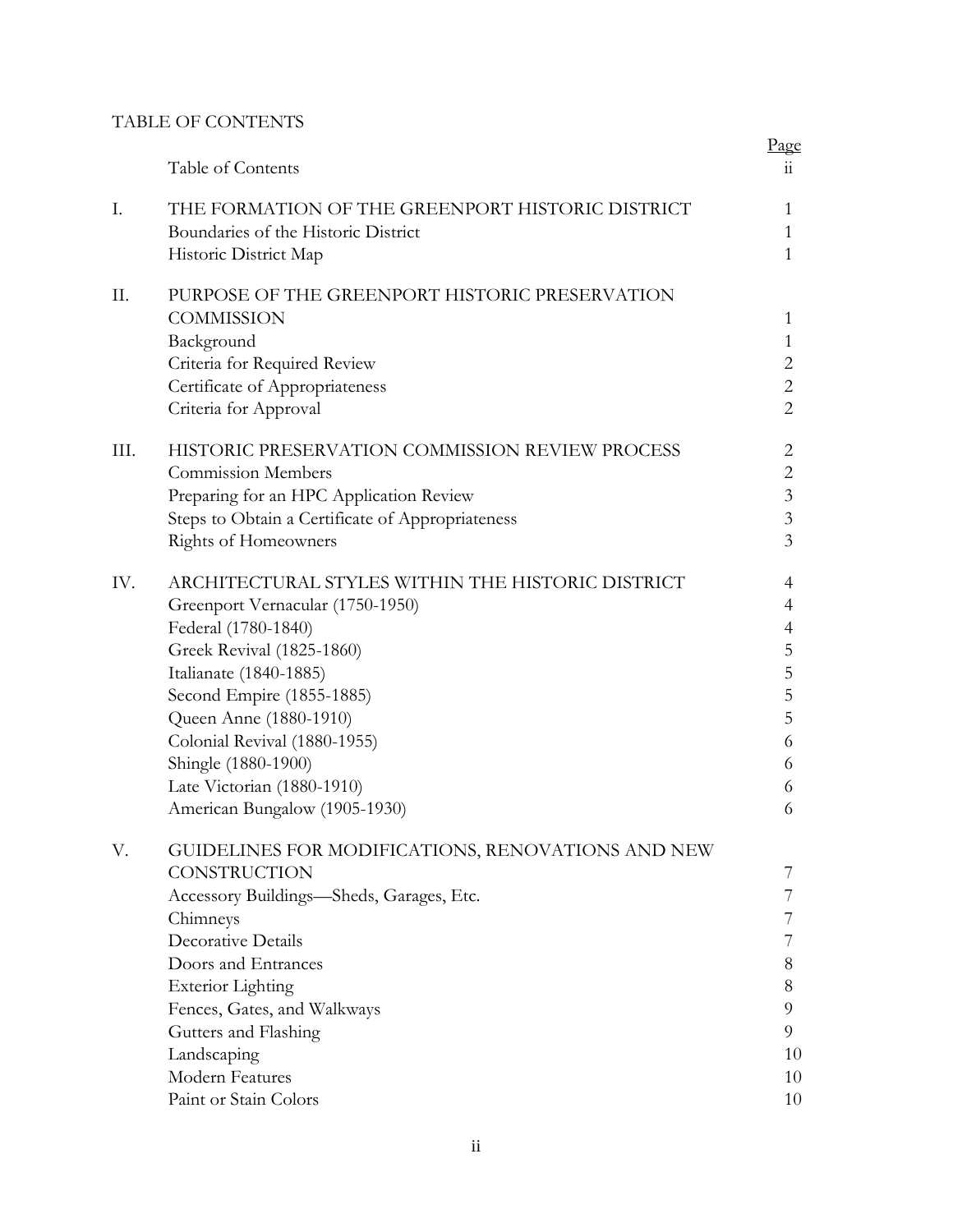# TABLE OF CONTENTS (CONTINUED)

|                                                                        | <u>Page</u> |
|------------------------------------------------------------------------|-------------|
| Porches, Porticos, and Stoops                                          | 10          |
| Roofing                                                                | 11          |
| Siding                                                                 | 11          |
| Signage and Awnings                                                    | 12          |
| Streetscapes                                                           | 12          |
| Windows and Shutters                                                   | 13          |
| <b>APPENDICES</b>                                                      | 15          |
| Resources for Historic Preservation                                    | 16          |
| Examples of Modern Building Materials Appropriate for Historic Homes   | 17          |
| Greenport Buildings Listed in the National Register of Historic Places | 18          |
| Certificate of Appropriateness Application Checklist                   |             |
| Frequently Asked Questions (FAQs)                                      |             |
| Application for Certificate of Appropriateness                         |             |
| Village of Greenport Zoning Map                                        |             |
| Chapter 76, Preservation of Historic Areas                             |             |
|                                                                        |             |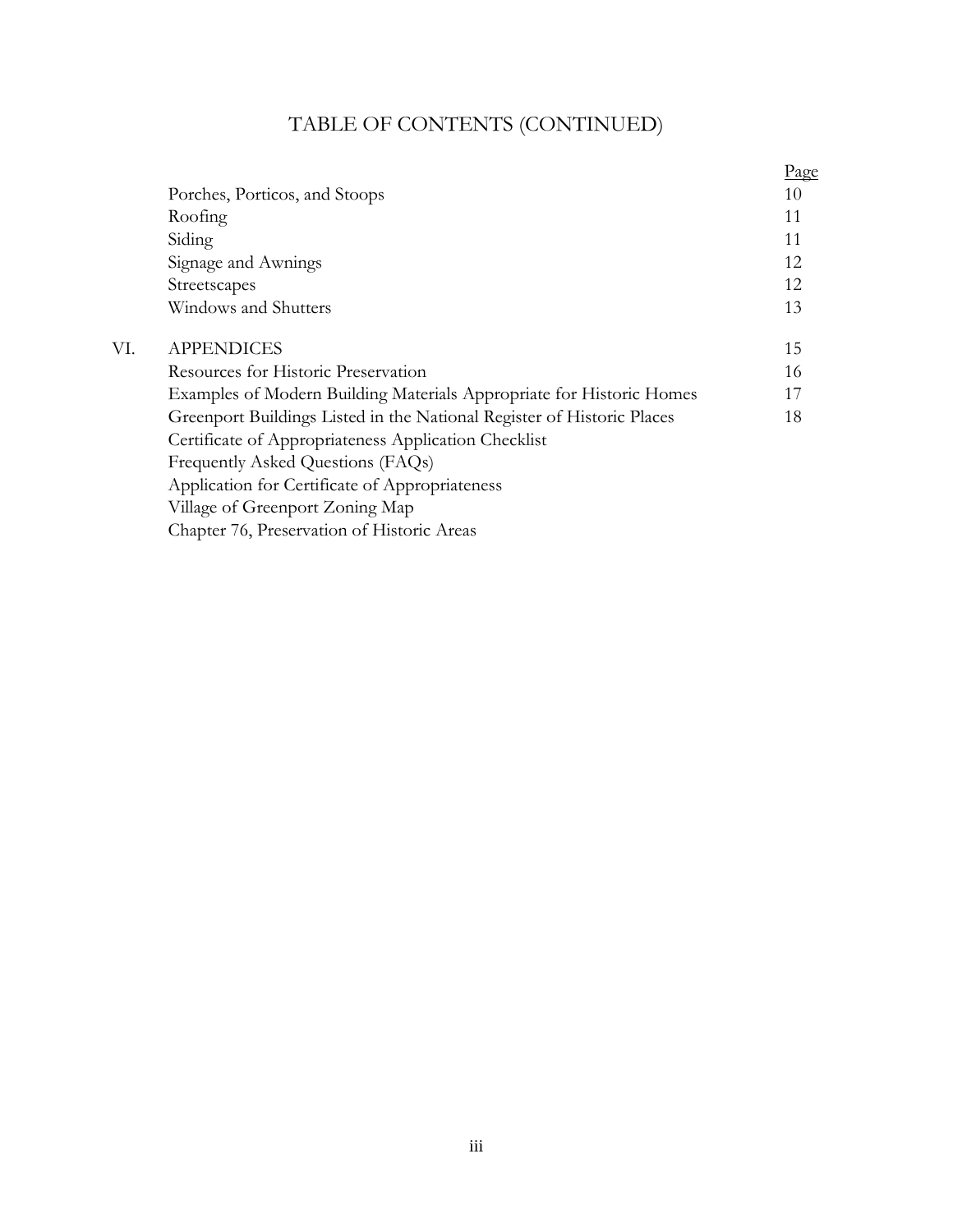# I. THE FORMATION OF THE GREENPORT HISTORIC DISTRICT

## BOUNDARIES OF THE HISTORIC DISTRICT<sup>1</sup>

The Greenport Village Historic District consists of a dense concentration of (primarily wood frame) residential and commercial structures radiating out in a fan shape from the village's Main Street waterfront business district (on the south). This large district comprises Greenport's historic eighteenth-century core and surrounding areas of nineteenth and early twentieth century development. The Greenport Village Historic District represents the largest, most intact concentration of historic resources in the village. There are 264 buildings within the 80-acre Greenport Village Historic District, with 254 contributing historic structures and ten noncontributing structures. Additional Greenport buildings listed in the National Register of Historic Places appear in an appendix to this document.

#### HISTORIC DISTRICT MAP

A map of Greenport's historic district is available in the Appendix to this document and on the Village website at<http://villageofgreenport.org/files/Zoning-Map-06-29-09-D-size.pdf>

#### II. PURPOSE OF THE GREENPORT HISTORIC PRESERVATION COMMISSION

#### BACKGROUND

The Board of Trustees of the Village of Greenport has determined that the Village of Greenport includes sites, structures, buildings, and districts of special historic significance due to their maritime character, antiquity or uniqueness of architectural construction, design or waterfront location that are of particular significance to the heritage of the Village, town, county, and state. Further, the Trustees have deemed that the conservation, protection, appearance, and preservation of these historic sites, structures, buildings, and districts is necessary to promote the economic, cultural, educational and general welfare of the public. Therefore, Chapter 76 of the Village of Greenport Code outlines these procedures:

- 1. Identify, preserve, and enhance the landmarks and historic districts which represent distinctive elements of Greenport's historic, maritime, architectural, and cultural heritage
- 2. Foster civic pride in the accomplishments of the past,
- 3. Protect and enhance Greenport's attractiveness to residents and visitors, thereby supporting and stimulating the economy of the Village
- 4. Provide for architectural review so as to prevent such design and appearances as are incompatible with the historic or architectural characteristics of a landmark or historic district and

<sup>&</sup>lt;sup>1</sup> The Greenport Village Historic District was listed on the [National Register of Historic Places](https://www.livingplaces.com/nationalregisterindex.html) in 1984. Portions of the content on this page were adapted from a copy of the original nomination document.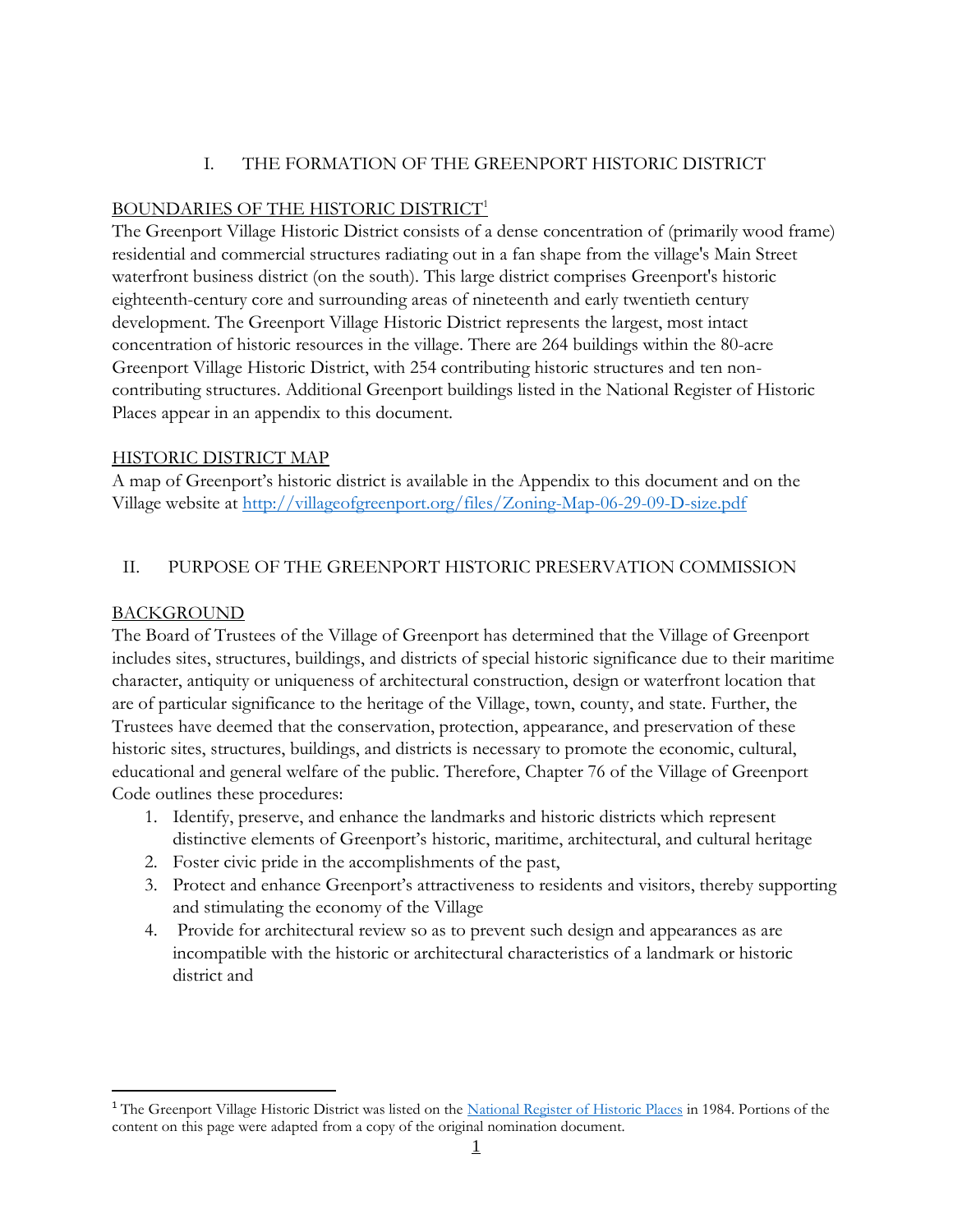5. Ensure the harmonious, orderly, and efficient growth and development of the Village, consistent with its historic integrity. The Historic Preservation Commission (HPC) is responsible for overseeing these processes. Enforcement of the decisions of the Commission is the responsibility of the Building Department.

# CRITERIA FOR REQUIRED REVIEW

The architectural character and general composition of the **exterior of a structure**, including but not limited to the kind, color and texture of the building material and the type, design and character of all windows, doors, light fixtures, signs, and appurtenant elements are subject to review by the Historic Preservation Commission. Both the streetscape and areas of the property that are not visible from the street are subject to review.

Owners must complete an application requesting a Certificate of Appropriateness which may be obtained at Village Hall or on the Village website for an architectural review to ensure that the proposed design and appearance are not incompatible with the historic or architectural characteristics of a landmark or the historic district as defined in Chapter 76 of the Village code. Where a building permit is required, a Certificate of Appropriateness must be obtained prior to the issuance of a building permit and before carrying out any exterior alterations, restoration, reconstruction, demolition, new construction or moving of a landmark or property within the historic district

# CERTIFICATE OF APPROPRIATENESS

A Certificate of Appropriateness is a certificate issued by the Greenport Historic Preservation Commission authorizing an alteration, removal, or demolition of a landmark or of a structure within an historic district or construction of a new structure in the district.

# CRITERIA FOR APPROVAL

According to Chapter, 76, Commission members are to be guided by several principles when considering whether to issue a Certificate of Appropriateness for changes to the external features of any structure which is a landmark or which is located within the historic district. These principals are as follows:

- 1. Properties which contribute to the character of the historic district shall be retained, with their historic features altered as little as possible.
- 2. Any alteration of an existing property shall be compatible with its historic character or with the character of the surrounding historic district.
- 3. New construction shall be comparable with the historic district in which it is located.

# III. HISTORIC PRESERVATION COMMISSION REVIEW PROCESS

# COMMISSION MEMBERS

The Commission is comprised of five residents of the Village of Greenport who have been appointed by the Mayor and approved by the Village Board of Trustees. The members of the Commission Trustees serve for four-year terms and ta chairperson is appointed annually.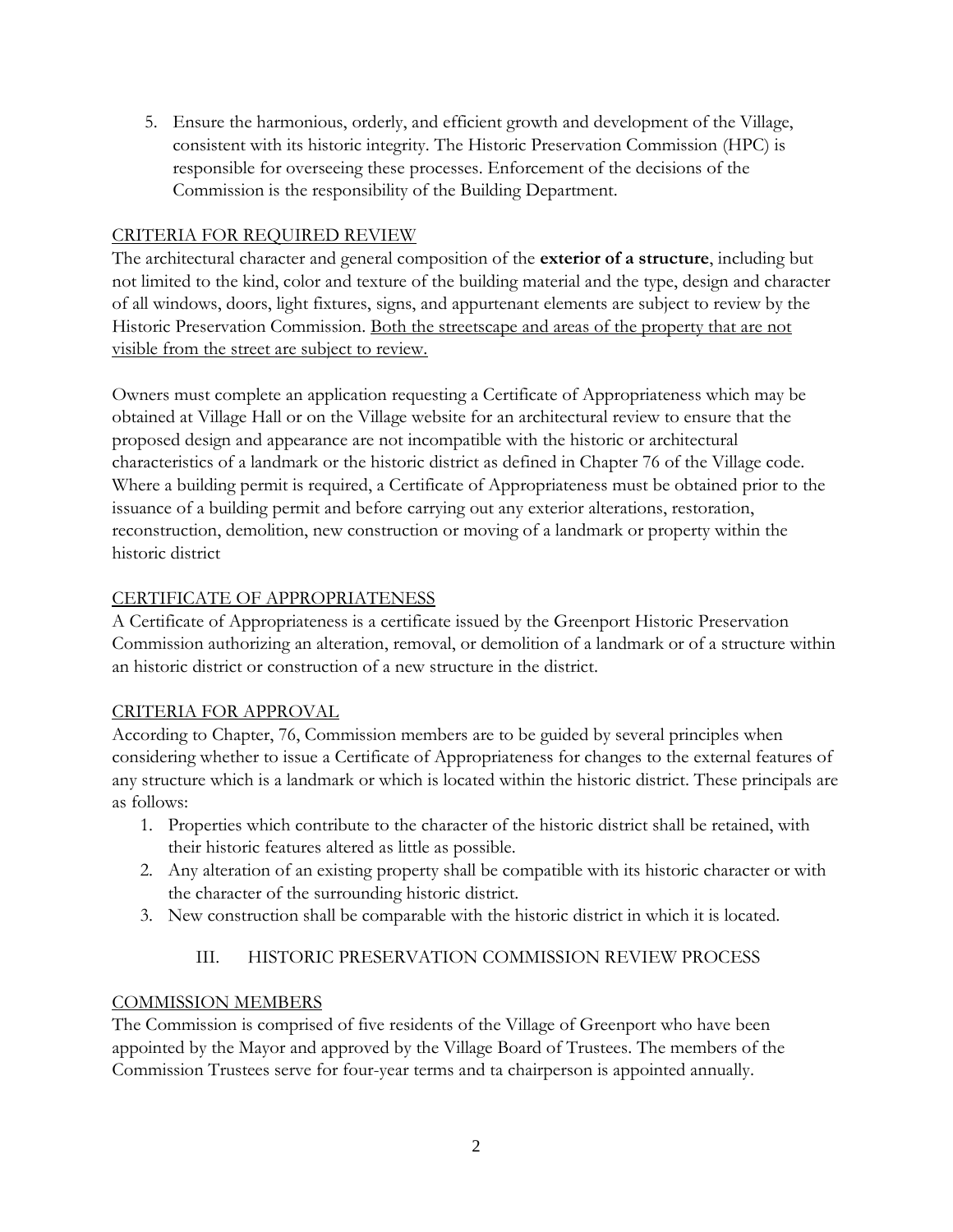# PREPARING FOR AN HPC APPLICATION REVIEW

In brief, a completed application and supporting materials must be submitted to Village Hall followed by attendance at a meeting of the Historic Preservation Commission during which the application will be reviewed. After review and at the meeting, the members of the Historic Preservation Commission may approve the application and issue a Certificate of Appropriateness or request additional information and another presentation prior to voting on the application. Applicants should plan to attend or have a representative attend the Historic Preservation Commission meeting at which the application is considered to describe the project, provide samples of proposed materials and answer Board Members' questions. Attendance at the meeting on the application is highly recommended to facilitate the review process; the application may be deferred to a future meeting if the applicant or a designated representative is not present or available at the meeting and no prior arrangements are made with Village Hall.

# STEPS TO OBTAIN A CERTIFICATE OF APPROPRIATENESS

Consult the Application Checklist included in this document for details about the steps necessary to obtain a Certificate of Appropriateness. In summary:

- 1. A completed application and the appropriate fees are required
- 2. A Building Permit if the proposal requires a permit
- 3. A site plan, photos of adjacent properties to illustrate that the proposed renovations/construction are compatible with the historic or architectural characteristics of the historic district
- 4. Details about the proposed materials including specifications, photos, and actual samples of the materials (catalog or online sales photographs may be helpful but should not be solely relied on)

Typically, most applications are acted on within 30 days from the receipt of a completed application although the process may take longer if the application is incomplete or if Commission members decide that they require additional information before acting on the application. For applications involving major alterations or new construction, the Commission may or may be required to hold a public hearing to provide the opportunity for the public to present their views on the project. If a public hearing is held, the Commission will typically approve, deny, or approve with modifications the application for a Certificate of Appropriateness within 30 days from the date of the public hearing.

Projects may become more complicated once repair work has begun. If major renovations or repairs become necessary, and the new scope of the project requires an HPC application, then the work should be suspended and an application for the additional work must be submitted to the Historic Preservation Commission.

# RIGHTS OF PROPERTY OWNERS

Chapter 76 includes a process available to property owners who have been denied a Certificate of Appropriateness and who wish to obtain relief from the strict application of the historic preservation criteria on the grounds of economic hardship. Applications for a Certificate of Economic Hardship require that the Commission hold a public hearing to allow proponents and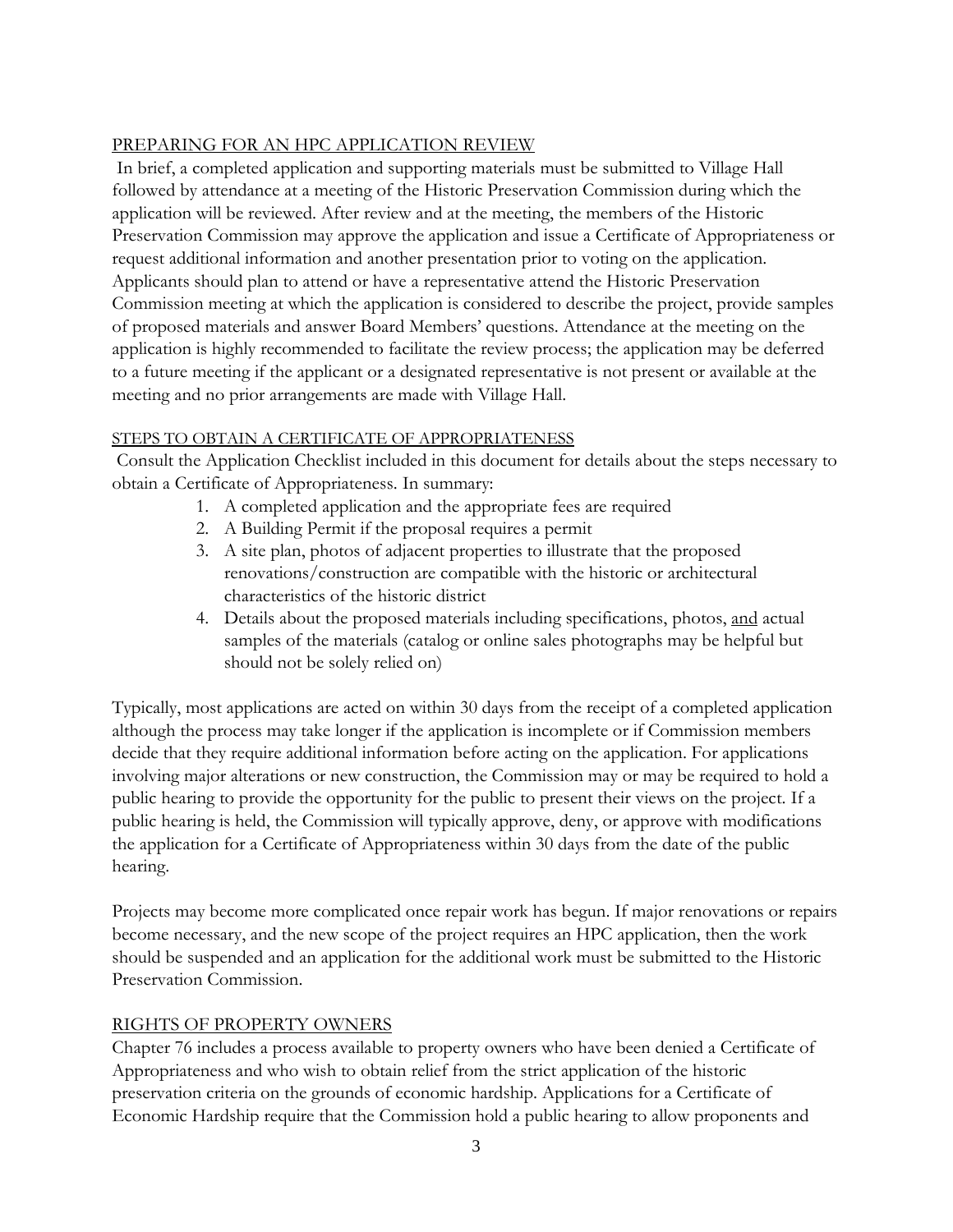opponents of the application to present their views. The Commission will make a decision on the application for a Certificate of Economic Hardship within 30 days of the conclusion of the hearing.

To establish economic hardship. A homeowner must show that:

- 1. The applicant will suffer significant economic or financial injury if required to comply with the Commission's decision as applied to the property; and the character of the landmark and/or historic district will be preserved and not substantially changed by the proposed alteration; or
- 2. The property is incapable of earning a reasonable return.

Additional criteria must be satisfied for applications involving demolition or removal of a landmark structure within a historic district. These are as follows:

- 1. The property is incapable of earning a reasonable return, regardless of whether that return represents the most profitable return possible.
- 2. The property cannot be adapted for any other use, whether by the current owner or by a purchaser that would result in a reasonable return.
- 3. Reasonable efforts to find a purchaser interested in acquiring the property for rehabilitation and preservation have been made and have failed.
- 4. The owner has not created his own hardship through waste and neglect, thereby permitting the structure to fall into a serious state of disrepair
- 5. The property has suffered massive structural damage from a storm.

The applicant will be expected to consult in good faith with the Commission, local preservation groups and interested parties in a diligent effort to seek an alternative that will result in the preservation of the property.

# IV. ARCHITECTURAL STYLES WITHIN THE HISTORIC DISTRICT<sup>2</sup>

# GREENPORT VERNACULAR (1750-1950)

When Greenport was incorporated in 1838 the common house form was a simple two-story *half house*, so called because the windows flank one side of the door. This vernacular house is a relative of the New England Colonial half house. Hallmarks are a plain façade, low-pitched roof, painted clapboard, doorways with *side lights and transom,* and six-over-six-pane windows.

# FEDERAL (1780-1840)

Typically, a Federal-style house is a simple square or rectangular box, two or three stories high and two rooms deep with side gable or hipped roofs. Federal-style decoration often showcases geometrical concepts. Federal-style architecture is named as such because it represents the time in which the country was developing its federal system of government. Common design features include entrance porches known as *porticos* and shuttered windows. Many of the buildings feature three-part windows known as Palladian windows. Large, dramatic symmetrically placed windows

<sup>2</sup> A document titled *GREENPORT HOUSES: A Homeowner's Guide to Historic Preservation* was consulted in the preparation of this section.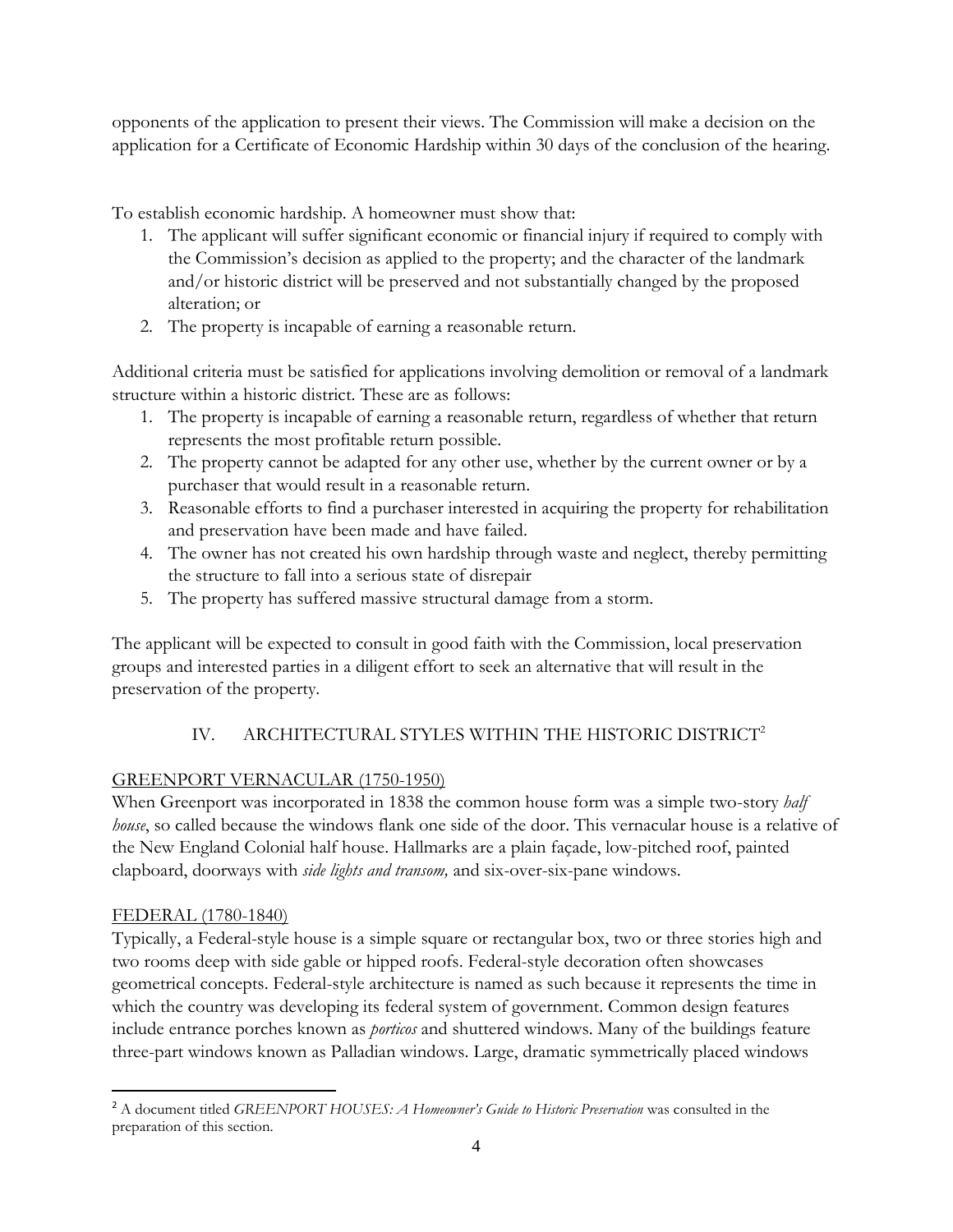were one of the cornerstones of Federal architecture. This type of architecture can also be identified by an elliptical fan light above the front door, decorative moldings double-hung windows, decorative front entry porch, and elegant carving. Classical motifs are used for ornament and typically include dentil molding at the cornice, as well as swags, garlands, and urns throughout the exterior.

#### GREEK REVIVIAL (1825-1860)

Homes in the Greek Revival style were usually pained white to resemble white marble. This style was fundamentally an expression of America's triumphant sense of destiny and the sense that our newly formed nation was the spiritual descendant of Greece, birthplace of democracy. In Greenport, as in Sag Harbor, the Greek Revival period coincided with the whaling era. Many homes in the Village are enriched with Greek Revival elements. Adaptations of the classic Greek *temple front*, with low-pitched *pediments* facing the street abound. Typically, *cornices* outline the triangular shape of the pediment. Frequently, an *entablature*, consisting of an *architrave*, a *frieze*, and cornice (in that order from bottom to top), rests on decorative corner posts known as *pilasters.* Small pilasters often frame the doorway, supporting either a simple mantel or an entablature. Further framing the door within these pilasters are frequently slender engaged piers or *colonettes* flanked by *side lights*. Side lights are often leaded, as is the rectangular window, or transom, usually occurring above the door.

# ITALIANATE (1840-1885)

Inspiration for the original Italianate style was influenced by Italian country homes and Renaissanceera villas. The essential elements of the Italianate mode that flourished in Greenport featured a rectangular two-story house with a low-pitched roof, wide eaves and large brackets, and tall, thin first-floor windows, often arched and invariably two-over-two paned. Another dramatic feature of some Italianate houses is the *cupola*. Cupolas, like porches, were meant to be both picturesque and functional. They were useful to the Greenport seamen who were fortunate enough to possess them. Perched in their cupolas, captains could watch their ships without leaving the privacy of their homes, and their wives could watch and wait for their husbands to return from sea voyages—as the maudlin synonym, *widow's walk* implies.

#### SECOND EMPIRE (1855-1885)

The Second Empire style has its origins during the reign of Napoleon III (1852-1870). The houses were imposing, symmetrical structures with heavy ornamentation such as deep bracketed *cornices*, arched and *pedimented* windows and dormers, and classical moldings. Second Empire buildings are distinguished by their *mansard roofs* which are usually covered with tin plates or multi-colored tiles in the fish-scale pattern. Second Empire chimneys are tall, with decorative caps.

#### QUEEN ANNE (1880-1910)

The Queen Anne style was modeled after Medieval and early Renaissance features of England's rural architecture during the reign of Anne Stuart (1702-1714). Identifying features include steeply pitched roofs of irregular shape and gable height, often with dominant, front-facing gables. Clapboard shingles, brick and stone may all be used on the same exterior, and shingles and clapboard are often arranged in arresting decorative patterns. Conical-roofed towers or polygonal turrets and tall chimneys are juxtaposed with multi-gabled and multi-planed roofs with various shaped dormers, *finials*, and sunbursts in the gable ends. Likewise, many kinds and shapes of windows can be found in the Queen Anne house including oval or diamond-shaped windows, often in stained glass.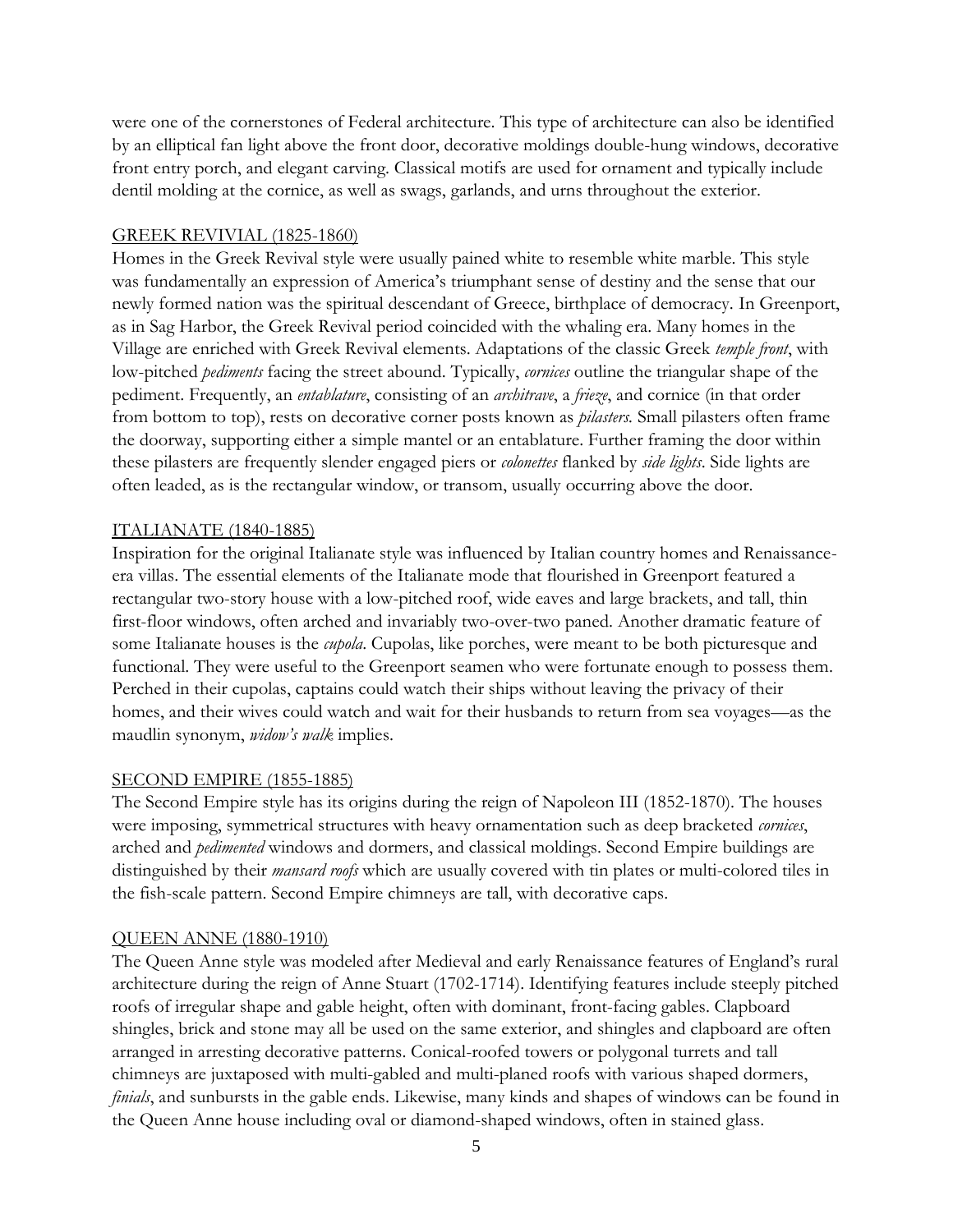# COLONIAL REVIVAL (1880-1955)

The name of the style reflects the interest in homes built by the early English and Dutch settlers. Colonial Revival is essentially a mixture of styles, all uniquely American. Clapboard and shingle structures are typically two stories with a symmetrical front façade with an accented doorway, and evenly spaced windows on either side of the doorway. Gable roofs are the typical roof form found in Colonial Revival homes followed by gambrel and hip roofs.

#### SHINGLE (1880-1900)

The most obvious feature of a Shingle-style home is the generous and continuous use of cedar shingles on the siding as well as the roof. The focus of the Shingle-style aesthetic was complex shapes and forms encased within a smooth surface of wooden shingles meant to unify the irregular outline of the house. Also, unlike preceding styles, the Shingle-style was uniquely American. Shinglestyle homes feature wood cladding, asymmetrical facades, gambrel roofs, and welcoming verandas. The Shingle style reached its highest expression in seaside resorts of the northeastern United States in summer destinations such as Newport, Nantucket, Rhode Island, Cape Cod, Massachusetts, eastern Long Island, and coastal Maine.

#### LATE VICTORIAN (1880-1910)

While there are few full-fledged Queen Anne houses in Greenport, the many houses with Queen Anne characteristics attest to the vast popularity of the style. One of the most common adaptations of the Queen Anne style is what might be called Greenport's Late Victorian farmhouse. Possessing the obligatory bay windows, decorative wood shingles, a wrap-around porch with turned or jig-sawn *balusters* and *Queen Anne windows*, the Late Victorian farmhouse is differentiated by its balanced crossgable construction. The gable front, always situated facing the street, may be adorned with *cathedral windows* and brackets or "gingerbread." These decorative and stately houses usually have three-bayed facades with clapboard siding.

# AMERICAN BUNGALOW (1905-1930)

Although the term, "bungalow" refers to structures built by the British in India, American Bungalow architecture and designs are in the "craftsman" style inspired by the Arts and Crafts movement. The American adaptation of the bungalow is a one-story house of simple construction and modest size, typically featuring wide, gently sloping gables and an open or screened-in front porch with flared *piers.* Large *shed dormers* are common, as are exterior chimneys. Rafters and *ridge beams* frequently extend beyond the walls and roofs. Simple design, sparse decoration, and natural materials were the essential components of the Bungalow style.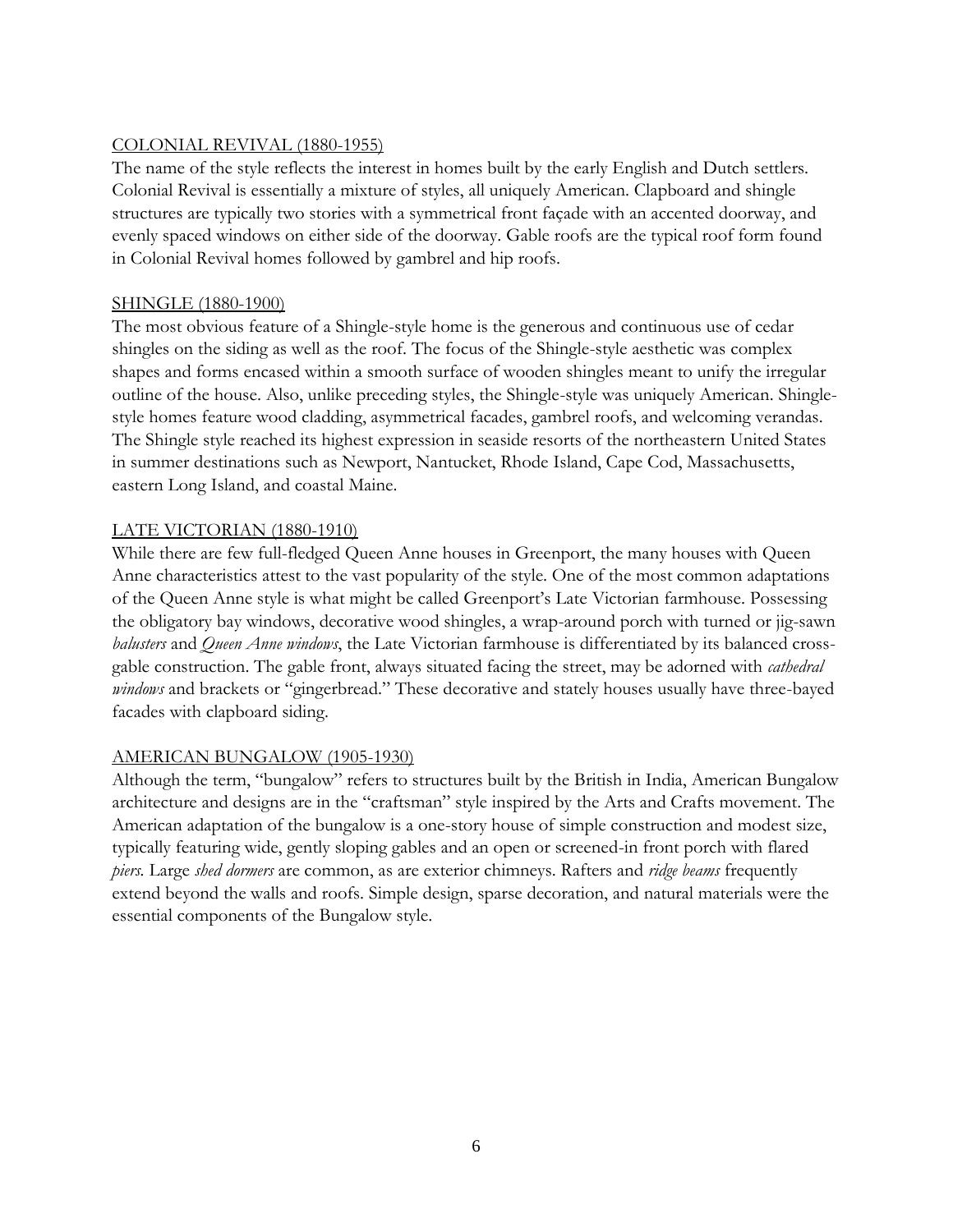# V. GUIDELINES FOR MODIFICATIONS, RENOVATIONS AND NEW CONSTRUCTION<sup>3</sup>

These *Guidelines* were prepared to assist property owners with information when considering exterior repairs, replacements, alterations, or new construction of properties within the historic district. Whenever possible, property owners are urged to retain or restore original features of the property. The Historic Preservation Commission will review proposed plans for modification, renovation, repair, or new construction on a case-by-case basis. This guide is intended to provide helpful information to facilitate the review process. Each section includes items that are "Recommended" and "Not Recommended." Some examples of modern building materials that are appropriate for historic homes appear in an appendix to this document.

#### ACCESSORY BUILDINGS—SHEDS, GARAGES, ETC.

Accessory buildings include but may not be limited to garages, barns, and sheds. Any changes to accessory building which exist on a property in the historic district are subject to architectural review by the Historic Preservation Commission. Similarly, new construction of accessory buildings and structures on a historic property are subject to the review process as well.

# **CHIMNEYS**

Chimneys should be maintained at their original height, form, and design with original decorative elements intact. If a new chimney must be constructed, it should be compatible with the existing chimney in style and material.

# Recommended

• If complete replacement is necessary, new materials should match the original with respect to size, shape, texture, pattern, color, and any other visual characteristics of the original

# Not Recommended

• Adding new features that are out of character, scale, materials, or detailing

# DECORATIVE DETAILS

Many of the houses in the historic district display richly textured facades. Depending upon the style and historic period, the original structure may include brick, clapboard, fish-scale shingles, sunbursts, brackets, shutters, cupolas, cornices, dormer windows, and weathervanes. These features should be retained or restored to maintain the original character of the house.

<sup>3</sup> Some of the material in this section originally appeared in a document titled *Preservation Applied: Guidelines to Consider; Pitfalls to Avoid* prepared for the Village of Greenport. Additional documents including the *Irvington Historic District Design Guide & Recommendations Village of Irvington, New York, June 5, 2017*, *A Guide to Historic Preservation in the Town of Huntington, The Huntington Historic Preservation Commission, Town of Huntington Long Island, 2018, Town of Southold, New York, Landmark Preservation Commission Handbook, August 12, 2008,* and various documents prepared by the Village of Roslyn Historic District Board including *Guidelines for Wood Windows*  $\breve{c}$  Doors, and *Guidelines for Roofing* were also consulted in the preparation of this section.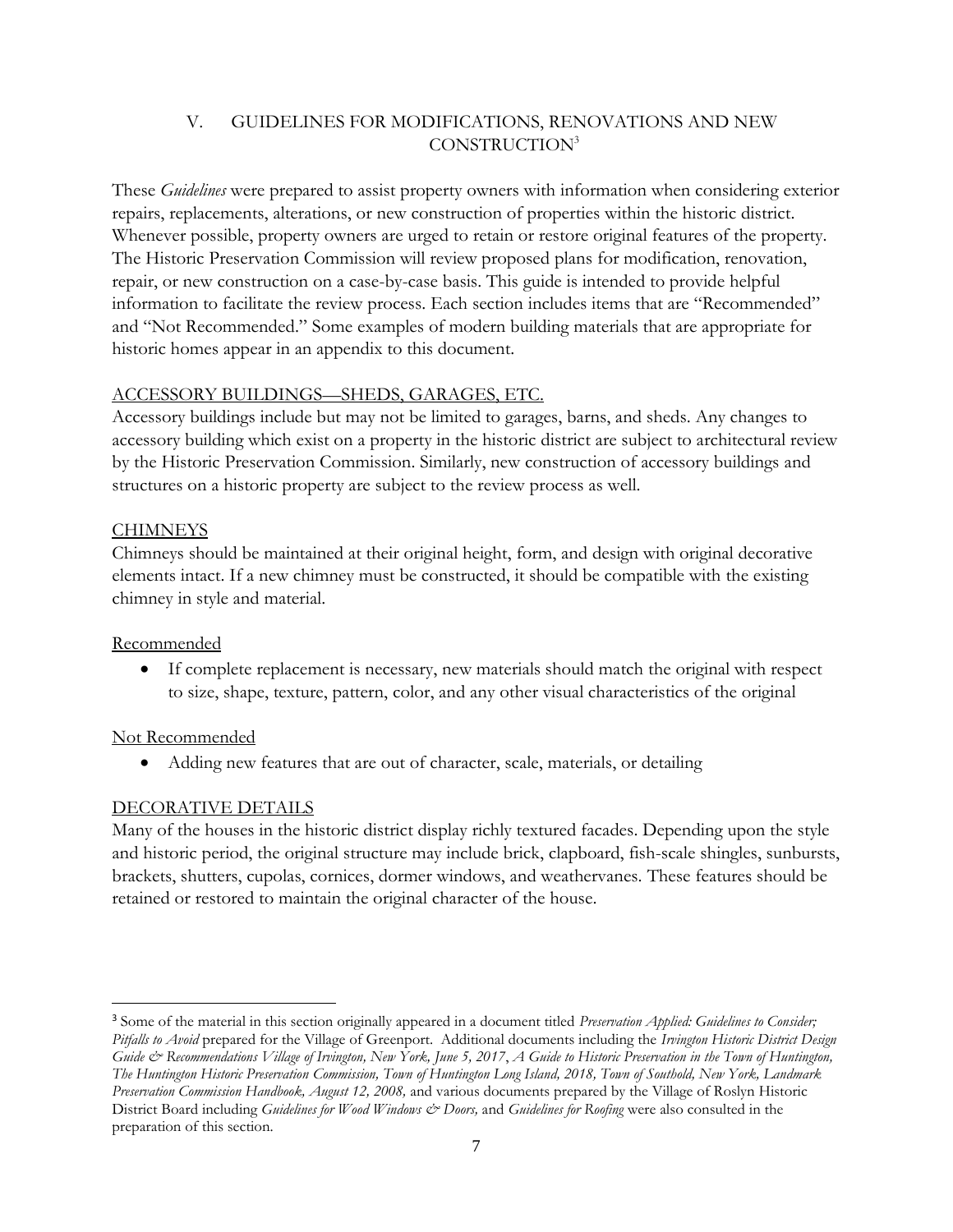#### DOORS AND ENTRANCES

Greenport has a rich variety of doorways, from six-paned doors with side lights and transoms to massive Late Victorian double doors. Original doors and hardware should be retained and used when possible. If effective weather stripping can keep out the cold, owners have the option to forego a modern storm door on the front entrance. If a storm door is necessary, a plain door with ample glass that can be removed in warm weather is preferred.

#### **Recommended**

- Retain door surrounds, trim and details, such as decorative entablatures, moldings, pilasters, sidelights, and transoms
- Retain original hardware
- Align the divisions of the storm door with the divisions of the door, to reveal as much of the historic door as possible
- Consider wood or Fibrex® or wood simulated fiberglass if selecting modern materials

#### Not Recommended

- Altering the door opening size, dimensions and proportions or constructing a new opening in the front façade is not recommended
- Replacing historic wood doors with metal or vinyl or adding metal finish aluminum storm doors visible from the street is not recommended

#### EXTERIOR LIGHTING

Today owners are accustomed to much more exterior illumination, often as a matter of security, than was the case in the early nineteenth and twentieth centuries. However, it is important to protect and preserve our rural nighttime environment and character and keep the night sky visible in Greenport. Owners should install Dark Sky Lighting Friendly Lighting fixtures. Owners should consider installing reduced landscape and decorative lighting by selecting fixtures that send light down towards the ground with no spill light to neighboring properties.

#### Recommended

- Exterior fixtures that are compatible with the style of the house
- Exterior fixtures that are fully shielded with zero uplight

- Theatrical lighting aimed at the façade of a house or at trees and landscaping
- Permanent blinking or flashing lights
- Lighting that spills over to neighboring properties
- Decorative, party or landscape lighting that runs past midnight with the exception of lighting installed by Village, Fire and Police Departments for health and safety and/or holiday lighting from the day after Thanksgiving to January 6.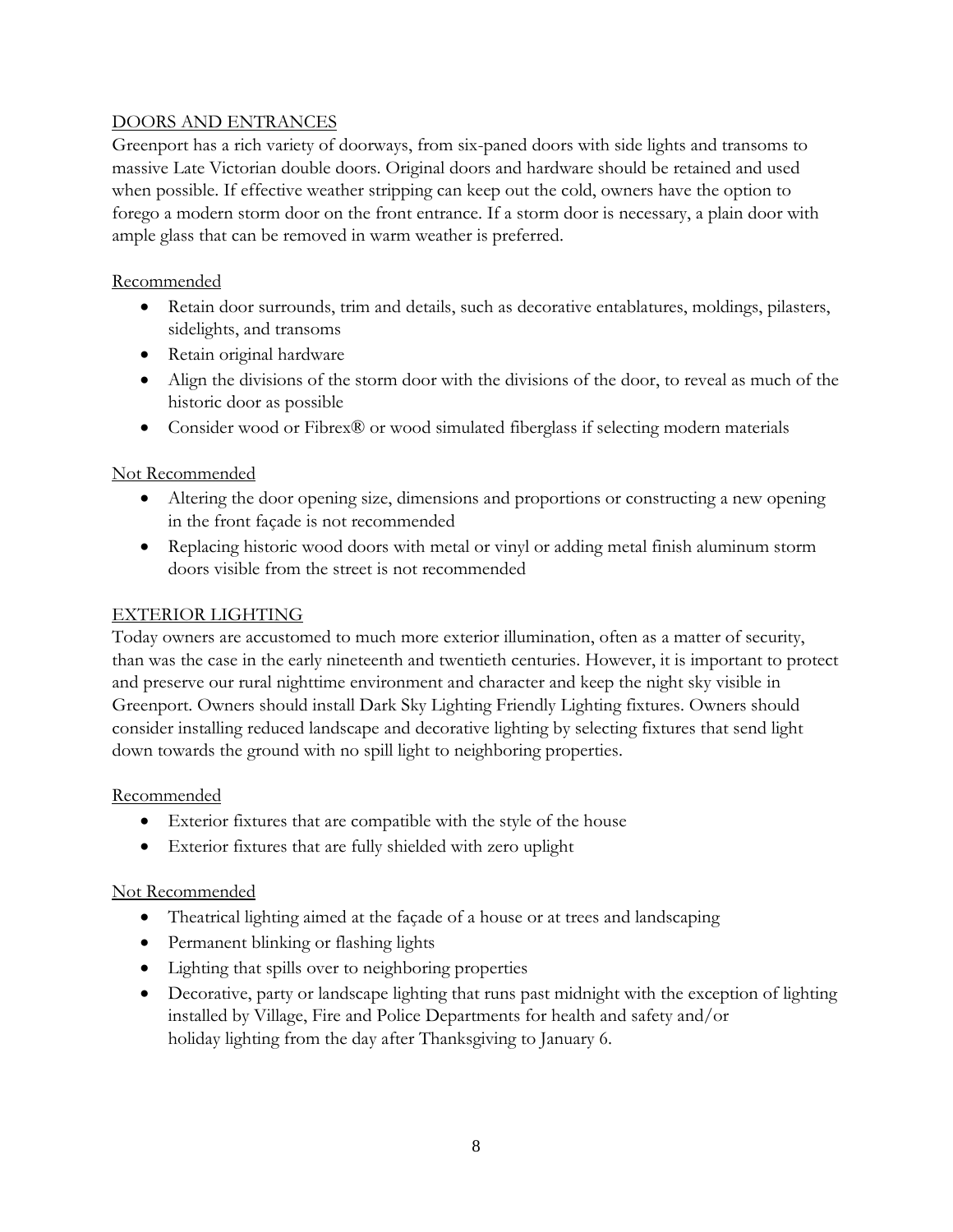# FENCES, GATES, AND WALKWAYS

It is always desirable to consult historic images of the property or documentation of fencing and gates dating from the time of original construction and to use materials commonly found in the historic period, in traditional sizes and spacing.

#### Recommended

- Low see-through fences with narrow slats or spindles—either wood or metal—are preferable to fences that completely hide the yard behind
- Fence designs and materials commonly found in the historic period or substitute materials if indistinguishable from historic materials, such as Azek®, Versatex®, and Wood Plastic Composite (WPC) such as Trex®.
- Maintain a consistent fence style in public view
- Gates hung so as to swing into the property rather than out to the street
- Gravel, oyster shell, flagstone, and brick for entry paths
- Concrete pavers that faithfully replicate the appearance of paving brick may be considered

# Not Recommended

- Chain link fencing
- Imitation wood fencing made of plastic
- Contemporary poured concrete and asphalt walkways
- Pavers that are poor simulations of natural or historic materials

# GUTTERS AND FLASHING

Gutters are typically located near or along the bottom edge of a roof slope to collect rainwater. They may be built-in gutters that are hidden from view or pole gutters, also known as "Yankee," gutters, which are built-in gutters located near the roof edge to capture rainwater and direct it towards a downspout while allowing fallen leaves to blow away. Downspouts are generally mounted to the exterior of a building to conduct a gutter's water down the face of the building to the ground or to an underground drainage system. Flashing is made of thin sheet metal formed to prevent water from entering a building at joints, intersections, and changes of pitch. It is typically installed around chimneys, parapet walls, dormer windows, roof valleys, vents, and intersections of porches, additions, or bay windows.

# Recommended

- Retaining original drainage system and appearance, particularly Yankee gutters or built-in gutters
- Installing plain round or rectangular downspouts
- Copper, terne alloy, lead, and lead-coated copper flashing

- Corrugated downspouts
- Vinyl gutters
- Aluminum flashing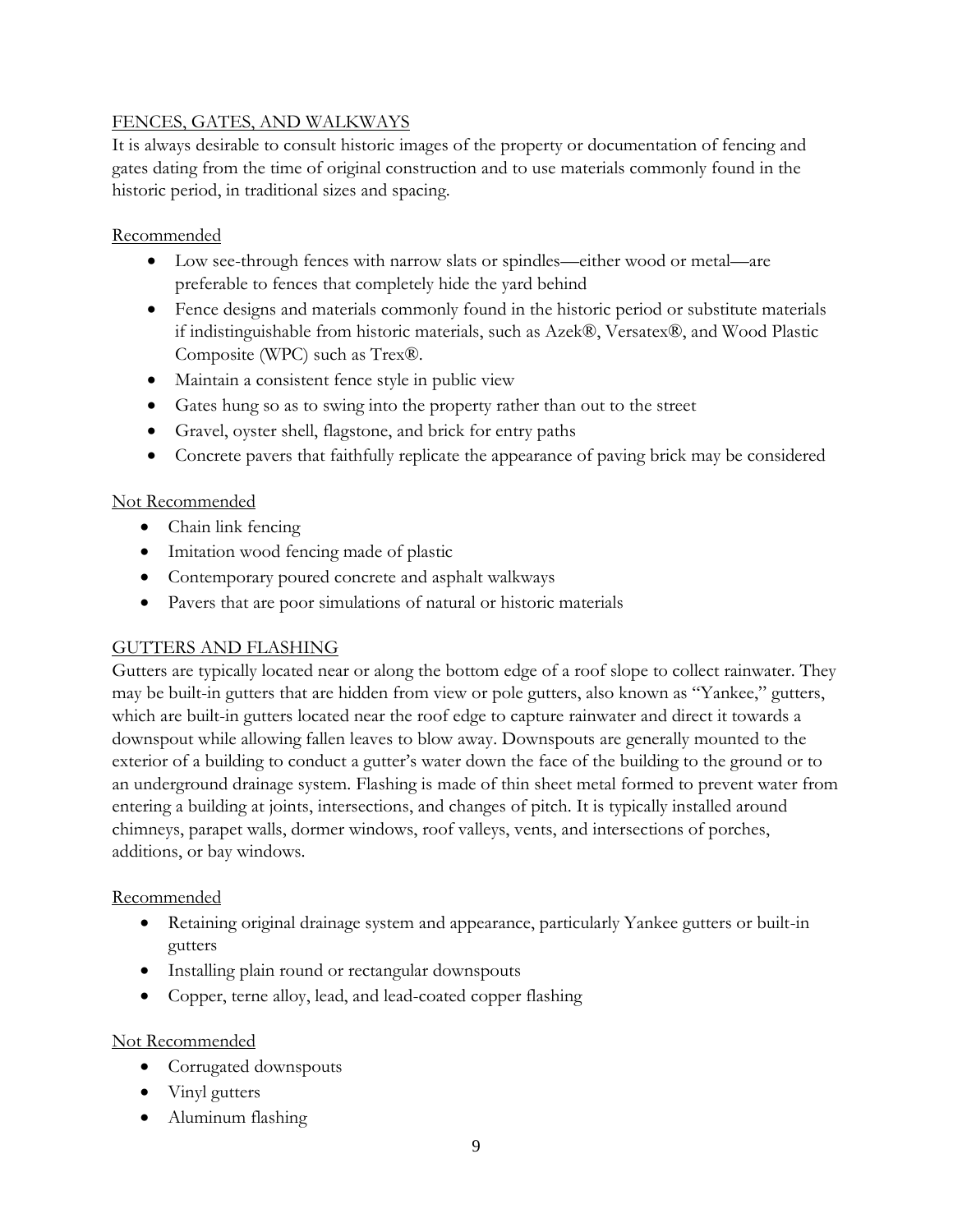#### LANDSCAPING

Owners should consider historically appropriate options when selecting and locating shrubbery and plants, driveways, parking, walkways, fences, walls, lighting, and other landscape features. Landscaping should allow for views of historic buildings from the roadside. Modern amenities such as air conditioning systems should not be visible inside or rear yards and/or should be screened from view with traditional materials.

## MODERN FEATURES

Owners may wish to add modern features to homes in the historic district such as skylights, solar panels, outdoor showers, and/or other features such as fire exits and handicapped access exterior stairs or ramps that are not historically accurate. Applications including items such as these will be reviewed on a case-by-case basis, but as a general rule, these features should be relegated to parts of the house that are not visible from the street or, if that is not possible, screened from view by appropriate fencing or shrubbery. Visible external stairs, if necessary, are always required to meet the Village Safety Code, and should reflect the detail and finish of the main structure. Access ramps, if added to the visible sides of a structure should reflect characteristic details of the building. Often ramps can be constructed as landscape terraces to minimize their visual impact.

#### PAINT OR STAIN COLORS

When repainting, consider investigating your building's and/or fence's original color scheme or consult historic color references for colors commonly used during particular historic periods. Several companies have developed historic paint palettes to assist owners in choosing appropriate and complimentary colors for the structure and trim. Examples of some companies' historic paint collections appear in an appendix to this document.

# PORCHES, PORTICOS, AND STOOPS

Large wrap-around porches were an integral part of turn-of-the century residential building styles. Many were added to older houses at that time. The original design and decorative trim of porches (brackets, columns, balustrades, railings, and steps) should be retained. However, since porches are exposed and vulnerable to decay, they warrant frequent and careful inspection. Small sections may be easily replaced. If massive deterioration has occurred and it is not possible to duplicate the original scale and detail, a replacement porch which complements the style of the house is required.

#### Recommended

- Retain and preserve existing columns, railings, and balusters whenever possible
- Replace decorative elements as necessary in the same style as the original
- Modern materials such as Versatex® and Mineral Bond Composite (MBC) are acceptable provided they simulate the look and feel of the original structure

- Replacing railings with a different pattern than the original
- Adding porch ornamentation, columns, or brackets where none existed historically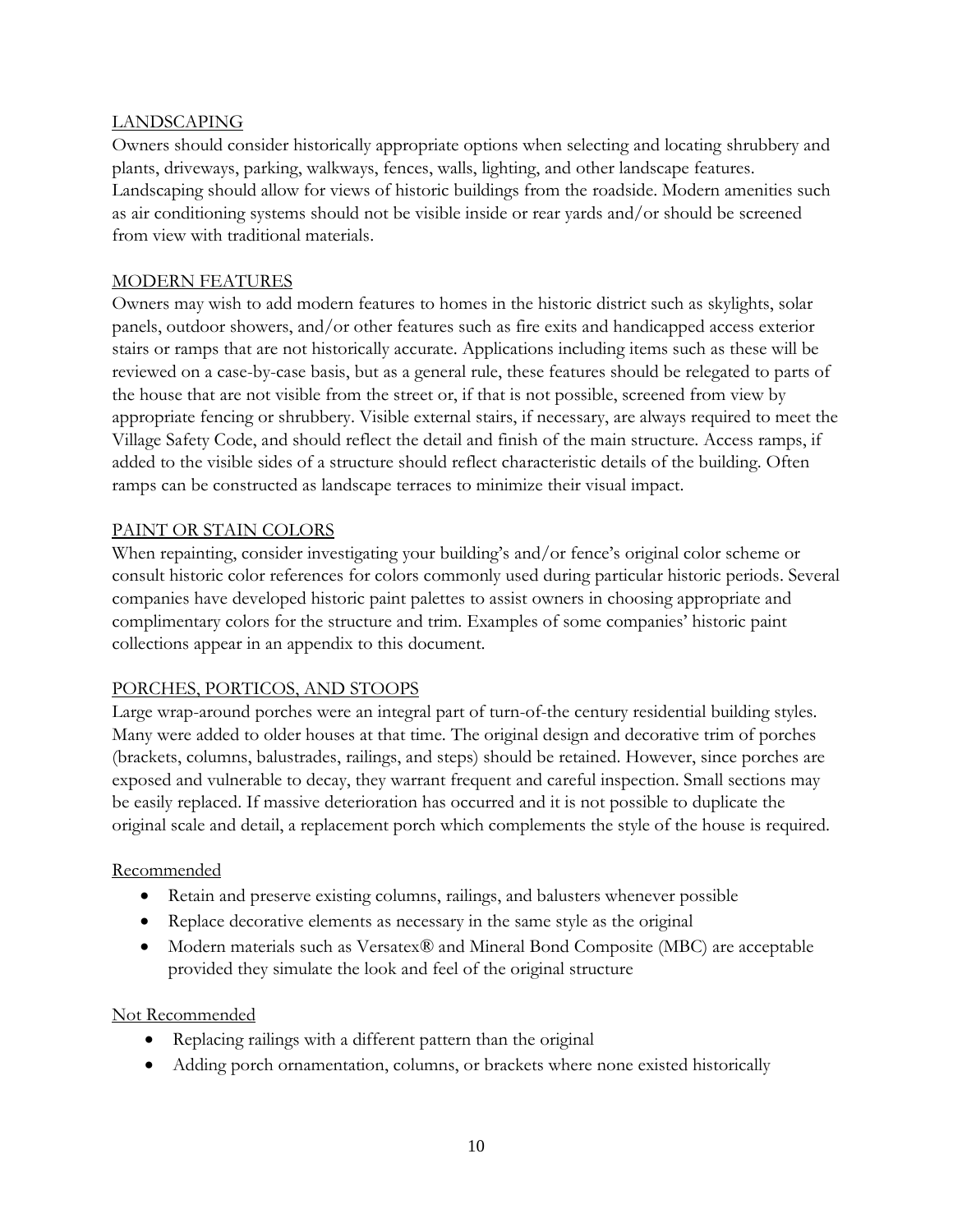#### ROOFING

All the architectural features which give the roof its essential character, such as dormer windows, cupolas, cornices, brackets, patterned shingles, chimneys, cresting, and weathervanes should be preserved. Since these features are subject to the damaging effects of weather, they should be carefully inspected periodically. Original roofing materials, especially with varied and intricate shingling patterns, are also important visually and should be preserved when possible. A cedarshingle roof, properly flashed, will last fifty years with minimal maintenance. Tin roofs, properly sealed and repainted regularly, will last many decades as well.

If a roof must be replaced, generally asphalt shingles are an acceptable and less expensive substitute for cedar shingles as well as more recent materials designed to mimic the appearance of traditional materials. The worn roof should be removed if deemed necessary before any new roof is installed. Modern additions such as antennae, ventilation fans and solar panels should be inconspicuously placed.

#### Recommended

- Use materials originally on the building or alternates with similar texture, scale, reflectance, color, and thickness
- Roofing materials such as fiberglass, metal, recycled rubber, or composite shingles that are designed to simulate historic materials and evoke the appearance of wood or slate shingles
- Cedar shingles or wood shakes
- Slate shingles
- Asphalt-based shingles
- Metal including copper, zinc, and tin

# Not Recommended

- Woven valleys (overlapped shingles) due to their non-traditional appearance
- Imitation materials with grain, color, thickness, or sheen noticeably different from the original

#### SIDING

The original sheathing materials on Greenport frame houses are clapboard and cedar shingles. Owners are urged to retain and maintain these materials since their visual texture largely defines the character of the house. To lower the cost of maintenance, some owners choose to cover the original surface with new siding. In the 1930s and 1940s, asbestos shingles were applied to many houses. While the visual effect of clapboard was lost, other important design features and trim (such as brackets at the roof line, projections over and molding surrounding windows and doors) remained. More recent use of aluminum and vinyl siding often involves covering up or removing these architectural details. If vinyl siding is viewed as an economic necessity, owners should choose a company that has material which closely approximates the appearance of the original clapboard, and which can be installed without removing or covering up the design features which contribute to the character of the house.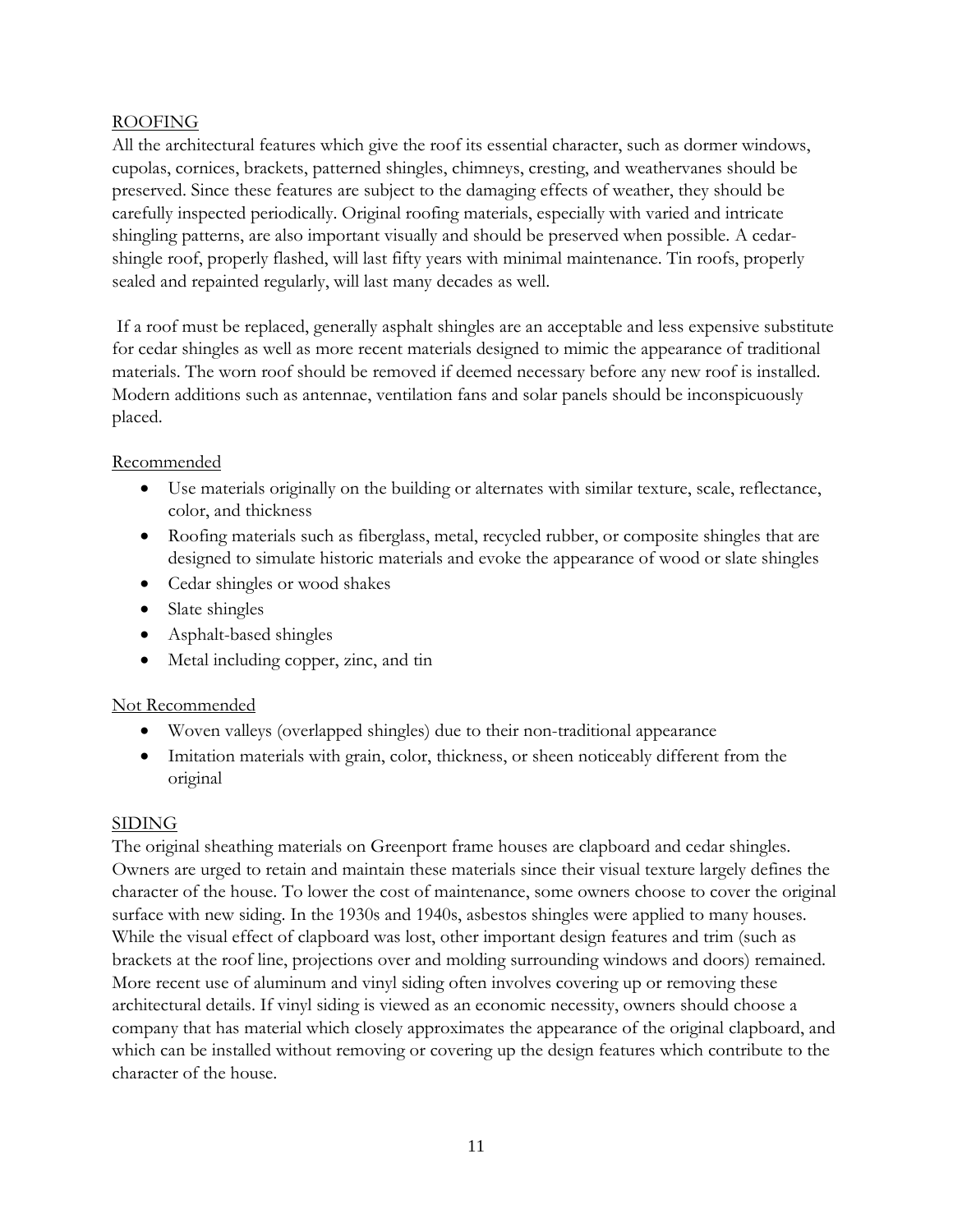# Recommended

- Clapboard and cedar shingles
- Modern materials such as Hardie Siding Products®, Allura®, Versatex®, Wood Plastic Composite (WPC), cellular PVC composite wood, laminated timber, or other PVC trim boards and molding that simulate the look of historic materials
- Match the structure's original materials in all dimensions (thickness, exposure, and profile) and texture
- Retain decorative features and details
- Consider the structure's original color scheme when repainting

# Not Recommended

- Aluminum siding
- Vinyl siding that does not simulate the look of historic materials

# SIGNAGE AND AWNINGS

Signage must follow the Village of Greenport's sign regulations which can be found in the Zoning Code on the Villages website at<https://www.ecode360.com/10977728>

Within the Historic District, signage and awnings should be compatible in design with the historic character of the residence or storefront and should be installed so that they do not obscure the architectural features of the structure. Size, materials, graphics, legibility of the typeface, color and method of attachment must be consistent with the Zoning Code and in keeping with the historic period of the structure.

# Recommended

- Install signs and awnings in scale with the building as well as the storefront
- Consider the building and surrounding buildings when designing signs and awnings so that the graphics, color, and styles are compatible
- Consider saving and using historic signs
- Save any historic designation signs

# Not Recommended

- Choosing signs and awnings that cover or obscure significant architectural features
- Metal strip awnings or plastic

# **STREETSCAPES**

Owners can gain a new perspective on their house by walking three houses away and viewing it as an element of the streetscape. How do the large elements, the house form, set-back, and lot size, together with the smaller elements the texture of the façade, fences, walkways, and plantings, create a unified streetscape? The rich visual texture in turn-of-the-century Greenport streetscapes was the result of the functional and aesthetic use of the common building materials of the day. Using wood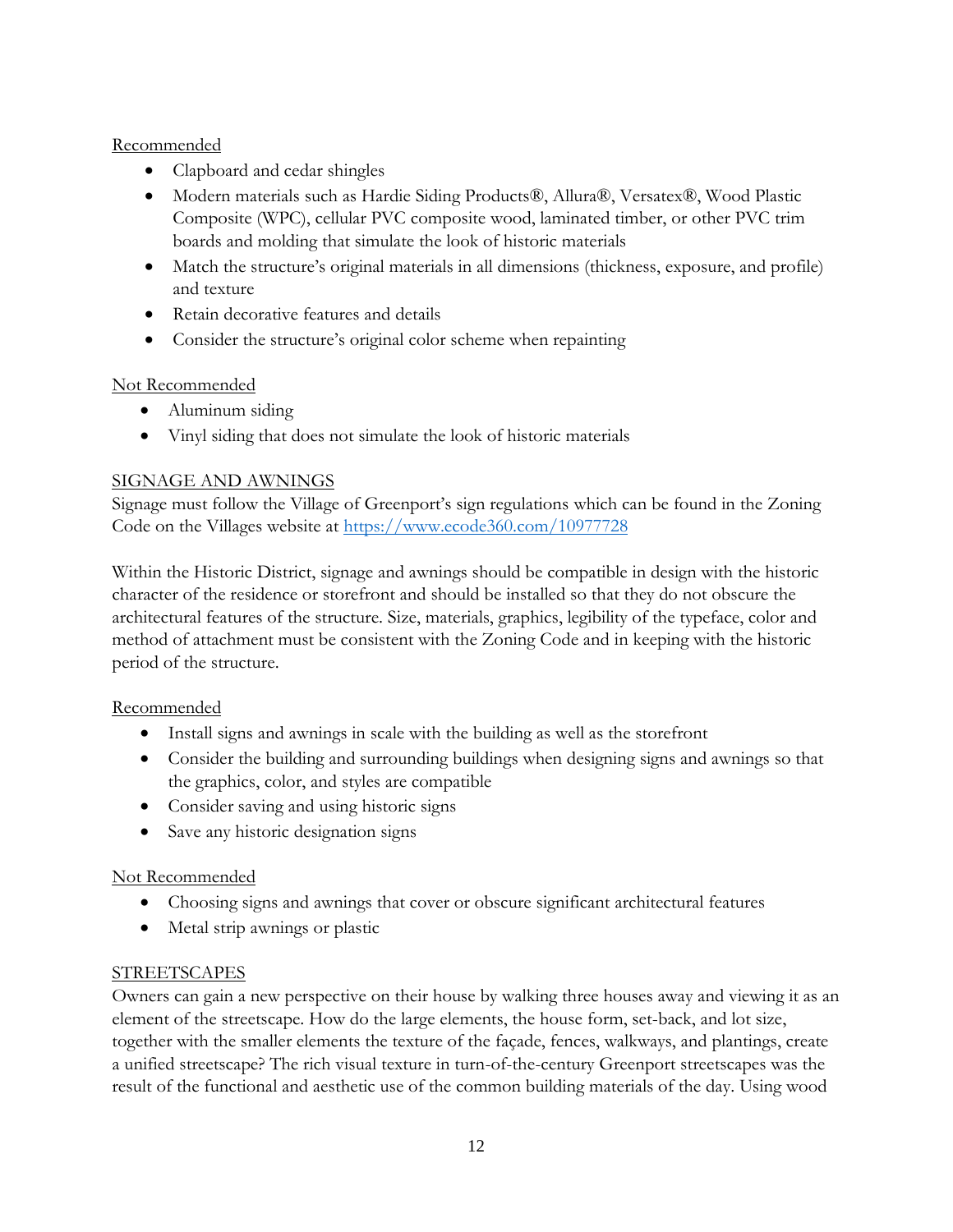brick, stone and cast iron, craftsmen created ever-varying angles to delight the eye. The charm of present-day Greenport stems from preservation of these original materials.

Owners are encouraged to identify and retain through reasonable maintenance, the original elements on their property and to carefully plan any addition to their house and lot so as to maintain the integrity of the landscape. The Historic Preservation Commission considers the streetscape of the property and of adjacent properties when reviewing proposed plans for modifications to structures in the historic district.

Temporary installations such as murals, art installations and commercial extensions are subject to the same review as other structures in the Historic District.

#### WINDOWS AND SHUTTERS

The existing windows should be retained; modernizing the living space should minimize altering the original openings, particularly in the front façade. The scale and proportion of the façade is destroyed when entrances and windows are moved, enlarged, or reduced.

Greenport houses might have one or several kinds of simple nineteenth century double-hung sash windows with various sized panes, the most common being six-over-six paned. Original window sashes can be preserved with periodic glazing and painting. If necessary, deteriorated sashes can be replaced with similar ones. Storm windows should be unobtrusive and painted white or the same color as the trim. Operable slatted wood shutters should be retained; marrow metal or plastic shutters, too narrow to cover the windows are not recommended. Plastic or metal-strip awnings also detract from the character of old houses. Modern composite materials can be used as long as the historic look is maintained.

# Recommended

- Retain historic materials and consider repairing existing windows
- Match original materials, dimensions glazing and trim when replacing windows
- Wood replacement windows and new acceptable choices
- Historically appropriate muntin pattern, window configuration exterior profile and size
- Hardware appropriate for the historic period
- Install true or simulated divided-light muntin's
- Operable wood shutters with appropriate hardware
- Shutters of the appropriate style for the house and location
- Appropriately sized and shaped shutters for the window opening, fitted to cover the window when closed
- Retaining wood storm frames rather than replacement with aluminum or vinyl
- Painting the storm window frame and or storms door frame to match the trim
- Glass rather than Plexiglas, which can discolor and loose clarity

- Interior snap-in or flat muntin's on windows
- Vinyl or aluminum doors or shutters that do not simulate historic materials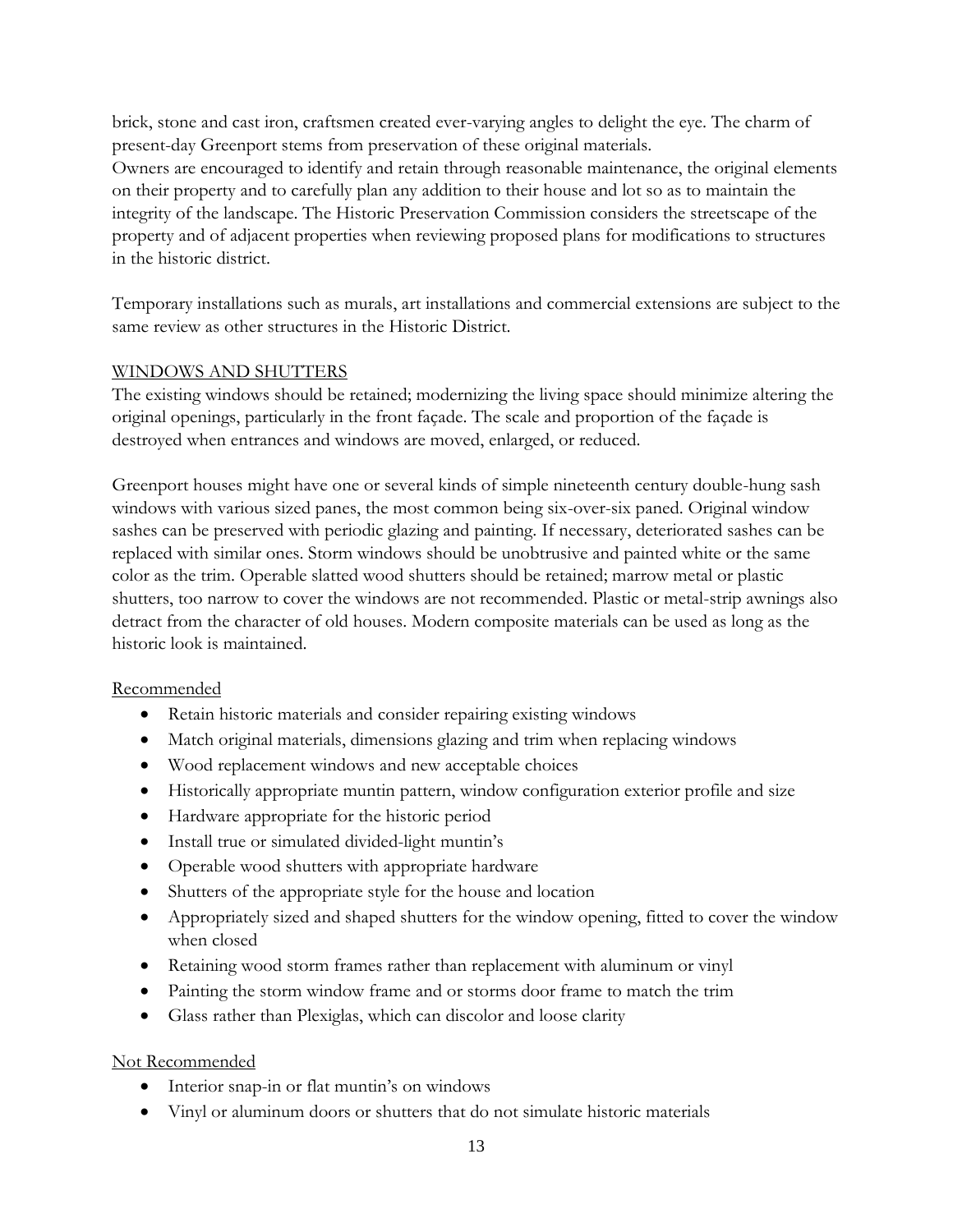- Inappropriately sized or shaped windows, shutters, or doors
- Shutters or fixed storm sash screwed or nailed into the window surround
- Triple track exterior aluminum storm sash visible from the street
- Concealing original windows and/or changing opening shape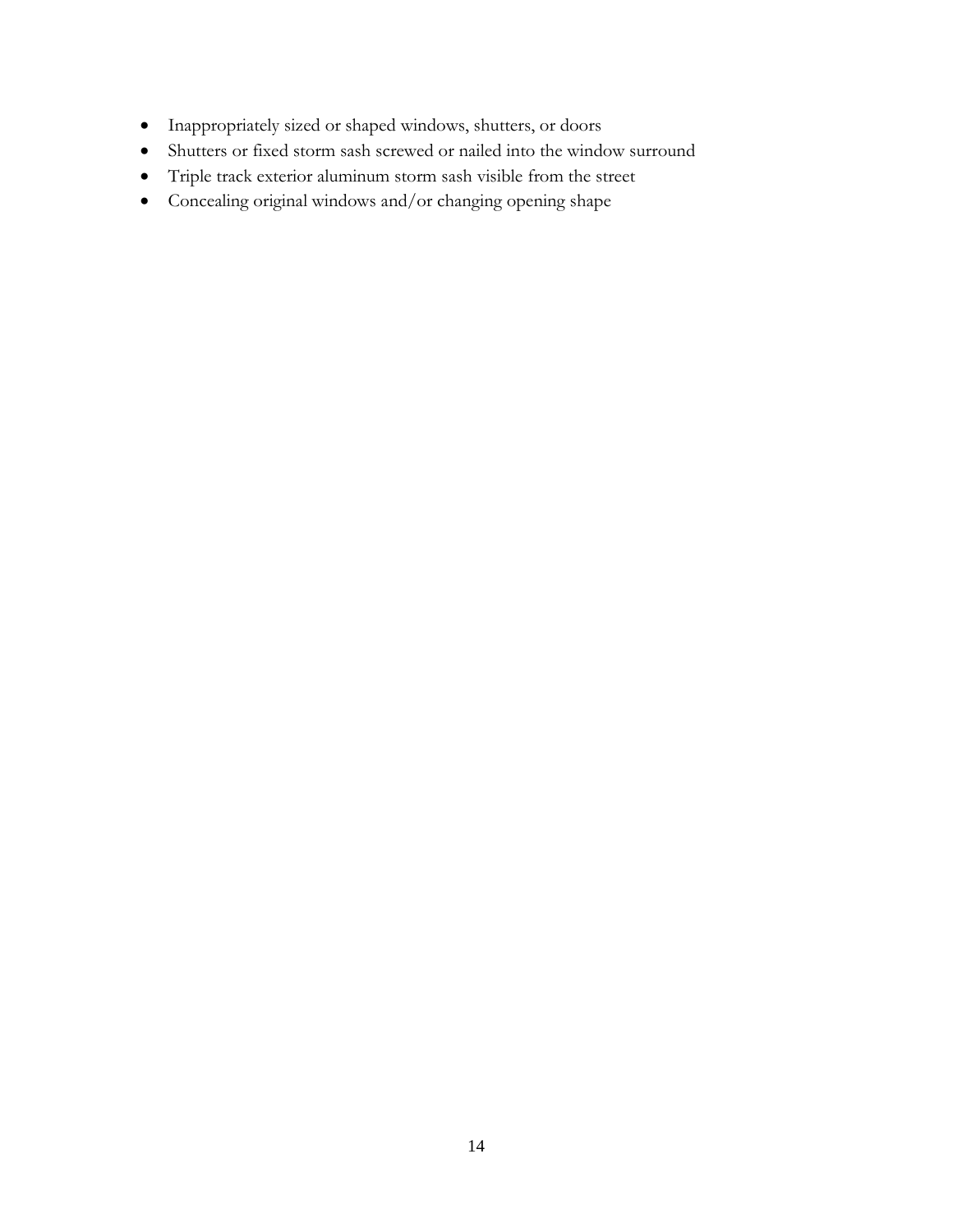#### VI. APPENDICES

Resources for Historic Preservation

Examples of Modern Building Materials Appropriate for Historic Homes

Greenport Buildings Listed in the National Register of Historic Places

Certificate of Appropriateness Application Checklist <http://villageofgreenport.org/hpc-forms-applications/HPC-Application-Checklist.pdf>

Frequently Asked Questions (FAQs) <http://villageofgreenport.org/hpc-forms-applications/FAQs-HPC-Guidelines.pdf>

Application for Certificate of Appropriateness [http://villageofgreenport.org/hpc-forms-applications/Historic-Preservation-Commission-](http://villageofgreenport.org/hpc-forms-applications/Historic-Preservation-Commission-Application.pdf)[Application.pdf](http://villageofgreenport.org/hpc-forms-applications/Historic-Preservation-Commission-Application.pdf)

Village of Greenport Zoning Map <http://villageofgreenport.org/files/Zoning-Map-06-29-09-D-size.pdf>

Village of Greenport Historic District <http://villageofgreenport.org/files/Historic-District-Map.pdf>

Chapter 76, Preservation of Historic Areas <https://ecode360.com/10976458>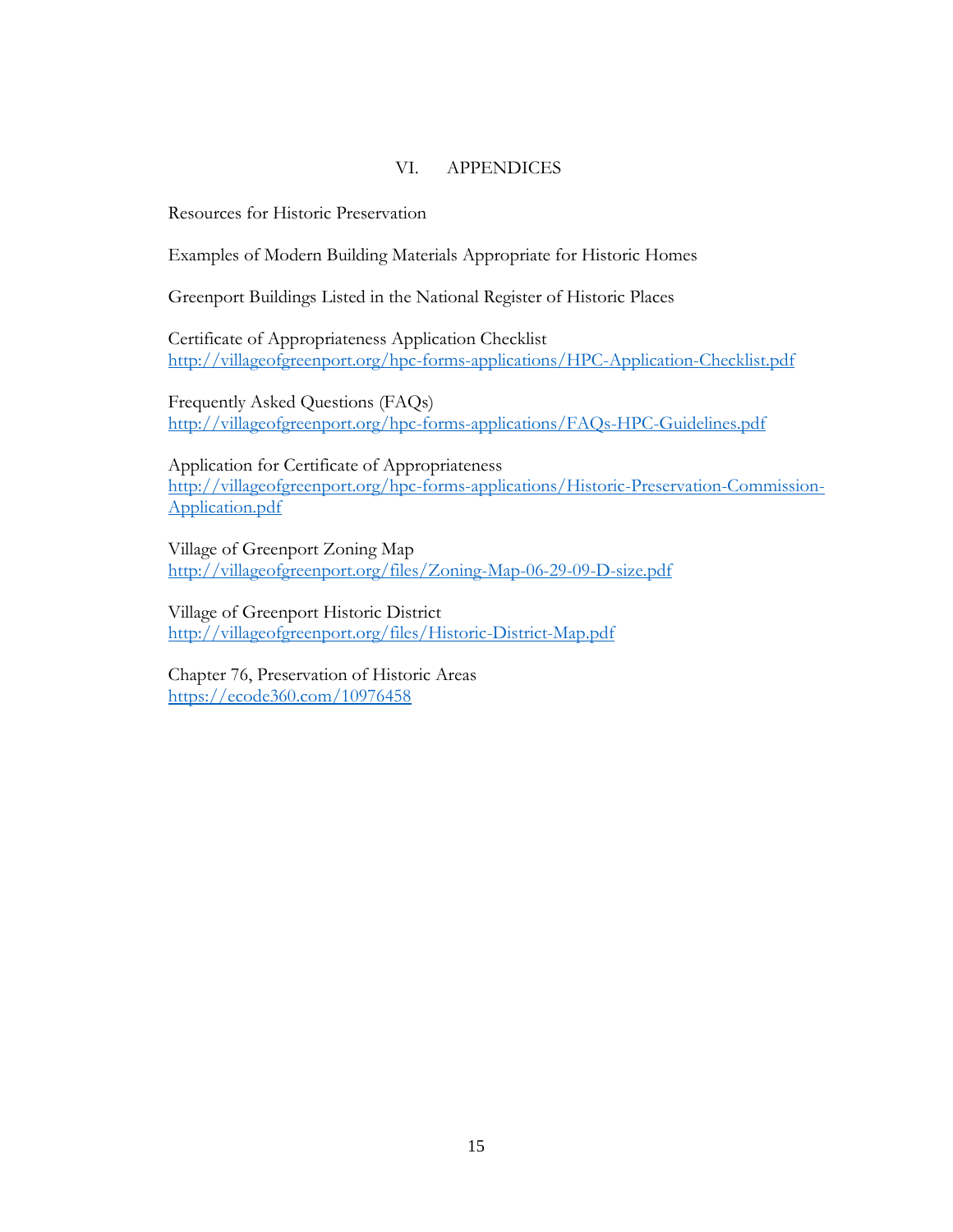#### RESOURCES FOR HISTORIC PRESERVATION

#### GUIDEBOOKS

A Field Guide to American Houses (Revised): The Definitive Guide to Identifying and Understanding America's Domestic Architecture by Virginia Savage McAlester.

Identifying American Architecture: A Pictorial Guide to Styles and Terms, 1600-1945 by John J.G. Blumenson

Remodeling Old Houses Without Destroying Their Character by George Stephen

#### **WEBSITES**

The Old House Guy – Your Ultimate Guide to Old and Historic Homes – [https://oldhouseguy.com](https://oldhouseguy.com/)

Old House Online - [https://www.oldhouseonline.com](https://www.oldhouseonline.com/)

Traditional Building - [https://www.traditionalbuilding.com](https://www.traditionalbuilding.com/)

New York State Historic Preservation Office - <https://parks.ny.gov/shpo/>

National Trust for Historic Preservation - <https://savingplaces.org/preservation-at-home>

LOCAL HISTORY & HISTORIC PRESERVATION Sterling Historical Society - [http://www.sterlinghistoricalsociety.org](http://www.sterlinghistoricalsociety.org/)

Historic Greenport Walking Tour - [https://www.greenportvillage.com/wp](https://www.greenportvillage.com/wp-content/uploads/walking-tour.pdf)[content/uploads/walking-tour.pdf](https://www.greenportvillage.com/wp-content/uploads/walking-tour.pdf)

Preservation Long Island - <https://preservationlongisland.org/>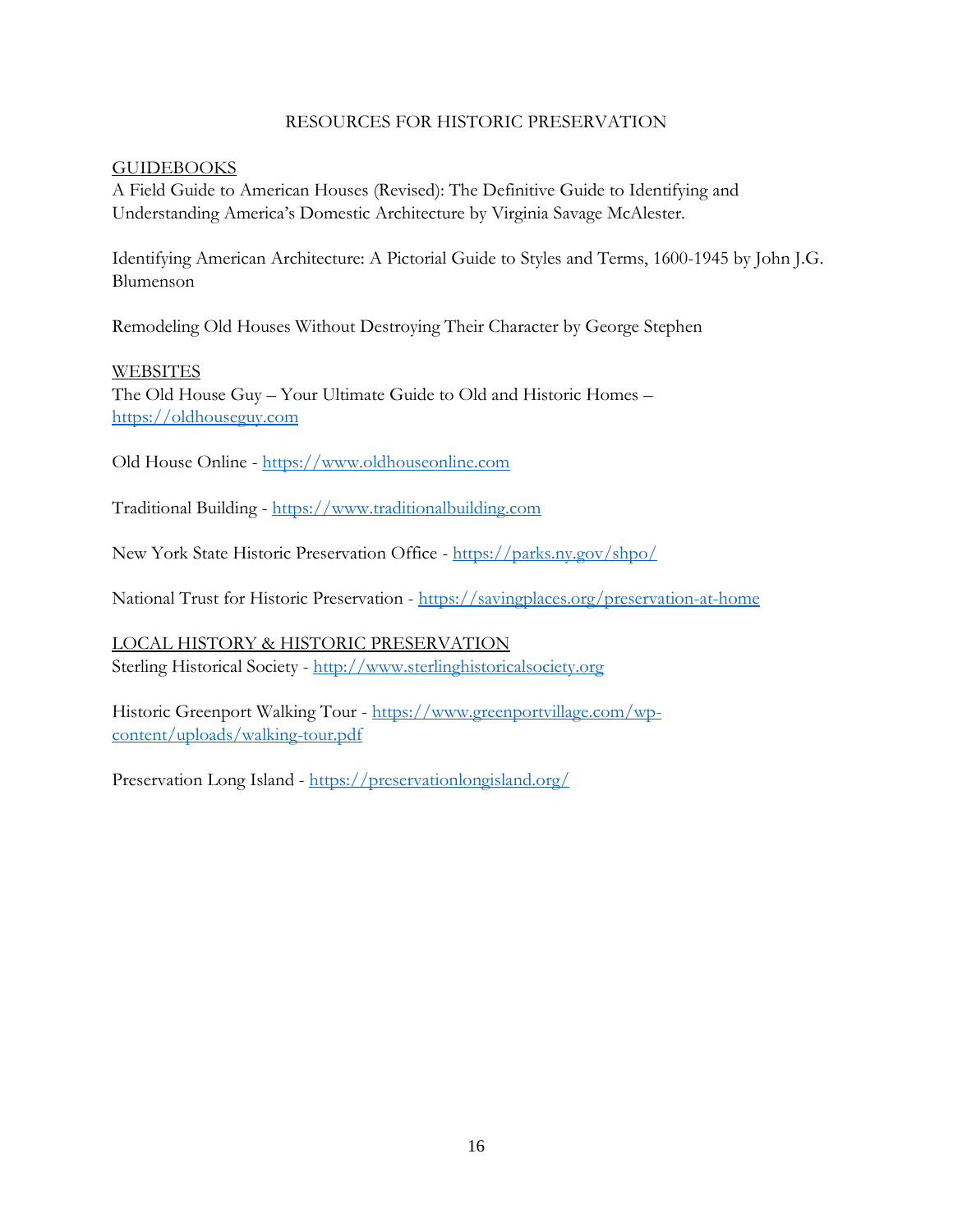#### EXAMPLES OF MODERN BUILDING MATERIALS APPROPRIATE FOR HISTORIC HOMES

#### PAINT COLORS

Benjamin Moore – Historic Collection - [https://www.benjaminmoore.com/en-us/color](https://www.benjaminmoore.com/en-us/color-overview/color-palettes/historical-collection)[overview/color-palettes/historical-collection](https://www.benjaminmoore.com/en-us/color-overview/color-palettes/historical-collection)

Sherwin-Williams – America's Heritage - [https://www.sherwin](https://www.sherwin-williams.com/homeowners/color/find-and-explore-colors/paint-colors-by-collection/exterior-color-schemes/americas-heritage)[williams.com/homeowners/color/find-and-explore-colors/paint-colors-by-collection/exterior](https://www.sherwin-williams.com/homeowners/color/find-and-explore-colors/paint-colors-by-collection/exterior-color-schemes/americas-heritage)[color-schemes/americas-heritage](https://www.sherwin-williams.com/homeowners/color/find-and-explore-colors/paint-colors-by-collection/exterior-color-schemes/americas-heritage)

PPG Historic Color Collection - <https://www.ppgpaints.com/color/color-collections/historic>

#### ROOFING

Slate - Tru-Slate - <http://www.truslate.com/>

Slate-Look Asphalt Shingles - [https://www.gaf.com/en-us/roofing-products/residential-roofing](https://www.gaf.com/en-us/roofing-products/residential-roofing-products/shingles/designer/value-collection/slateline)[products/shingles/designer/value-collection/slateline](https://www.gaf.com/en-us/roofing-products/residential-roofing-products/shingles/designer/value-collection/slateline)

Metal Roofs and Clay Tile Look in metal - <https://www.atas.com/products/metal-roofing-systems>

# SHINGLES, SIDING, MOULDINGS AND RAILINGS

Cedar Shake and Shingle Bureau - [http://www.cedarbureau.org/product-types/specialty-and](http://www.cedarbureau.org/product-types/specialty-and-historic-restoration/)[historic-restoration/](http://www.cedarbureau.org/product-types/specialty-and-historic-restoration/)

Hardie Board and Siding - [https://www.jameshardie.com](https://www.jameshardie.com/) Fiber cement materials

Versatex PVC trim boards and moldings [-https://versatex.com](https://versatex.com/)

WindsorONE – Historically accurate primed boards and moldings – <https://windsorone.com/products/moldings/>

Intext Millwork Solutions – Cellular PVC boards, railings, newels and column wraps [https://www.intexmillwork.com](https://www.intexmillwork.com/)

#### WINDOWS AND DOORS

Anderson Windows Home Styles - [https://www.andersenwindows.com/ideas-and](https://www.andersenwindows.com/ideas-and-inspiration/home-style-library/)[inspiration/home-style-library/](https://www.andersenwindows.com/ideas-and-inspiration/home-style-library/)

Andersen Doors - Wood or Fibrex (wood and thermoplastic polymer blend)

Therma-Tru Doors – Wood simulated fiberglass - [https://www.thermatru.com](https://www.thermatru.com/)